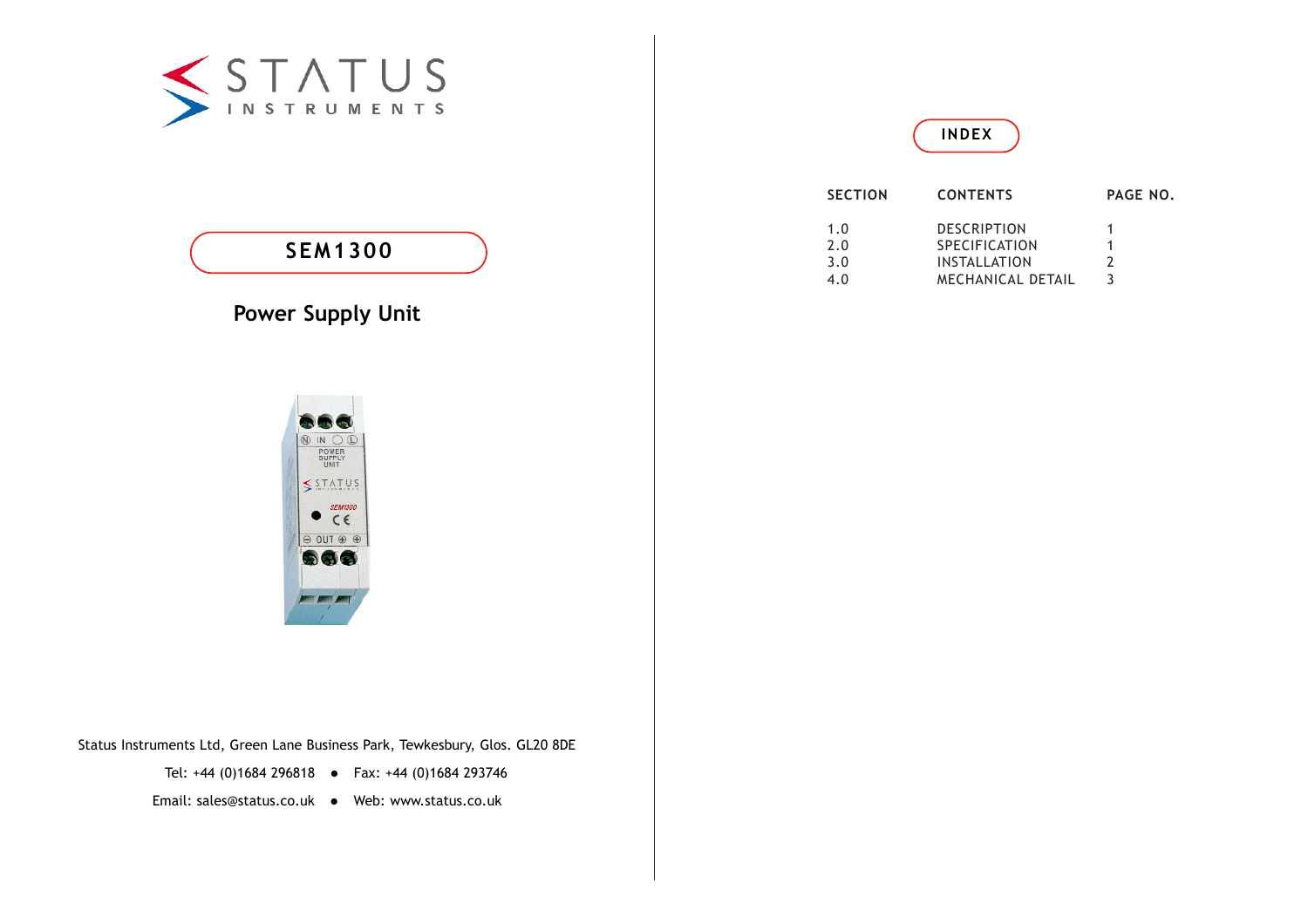#### **1.0 DESCRIPTION**

The SEM1300 is a DIN rail mounted power supply.

#### **2.0 SPECIFICATION**

# **2.1 INPUT**

Power Rating 10 VA maximum

Supply (90 to 253) VAC (50 to 60) Hz<br>Efficiency 70 % typical @ 230 VAC 250 m 70 % typical @ 230 VAC 250 mA Protection 1 A (T) anti-surge fuse (not supplied) must be fitted in the live supply line Filter In-built EMC filter

# **2.2 OUTPUT**

Voltage 24 VDC ± 0.5 % @ 250 mA. Short circuit protected Ripple 100 mV peak to peak Indication **Power on LED** Isolation 2500 V flash tested to supply

EMC Tested To BS EN61326 Electrical Safety BS EN61010-1

#### **2.3 GENERAL**

Protection IP20 Case Material Grey Polamide Shock Res. 12 G Weight 100 g

Ambient (0 to 50) °C; (10 to 95) % RH non condensing Connection Captive screw terminals Cable Size 4 mm<sup>2</sup> solid/2.5 mm<sup>2</sup> stranded Flammability To UL94-V0 VDE 0304 Part 3, Level IIIA Dimensions  $(60 \times 60 \times 21)$  mm  $(67.5$  mm above rail) Mounting Snap on "Top Hat" (DIN EN 50022-35)<br>Maximum Vibration 12 G (10 to 55) Hz at double amplitud 12 G (10 to 55) Hz at double amplitude 2 mm

## **3.0 INSTALLATION**

#### **3.1 MECHANICAL**

This power supply must be housed within a suitable enclosure that will provide protection from the external environment, ensuring that the specified operating temperature and humidity ranges are maintained.

The SEM1300 case is designed to snap fit onto a standard "Top Hat" DIN rail. To remove apply pressure on the bottom back of the enclosure, push upwards towards the rail to release the spring clip and tip forward. The unit may be mounted in any orientation and stacked side by side along the rail, but SEM1300 is best located clear of any signal wires or equipment.

### **3.2 ELECTRICAL**

#### $\bullet$  **WARNING!**



- If not installed and used in accordance with these instructions, protection against hazards may be impaired.

- Hazardous voltages may be present on the terminals - the equipment must be installed by suitably qualified personnel and mounted in an enclosure providing protection to at least IP20.

Connections to the unit are made via screw terminals. Wire protector plates are provided inside each terminal. **IMPORTANT A 1A (T) ANTI-SURGE FUSE MUST BE CONNECTED IN SERIES WITH THE LIVE SUPPLY LINE AND A SUITABLE SWITCH OR CIRCUIT BREAKER, WHICH SHOULD BE NEAR THE EQUIPMENT.** Two positive output terminals are provided to ease wiring.

The equipment contains no user serviceable parts.

Installation overvoltage category -2 (as per BS EN61010-1)

If this equipment is to used in environments with overvoltage category 3, transient suppressors should be installed on supply wiring.